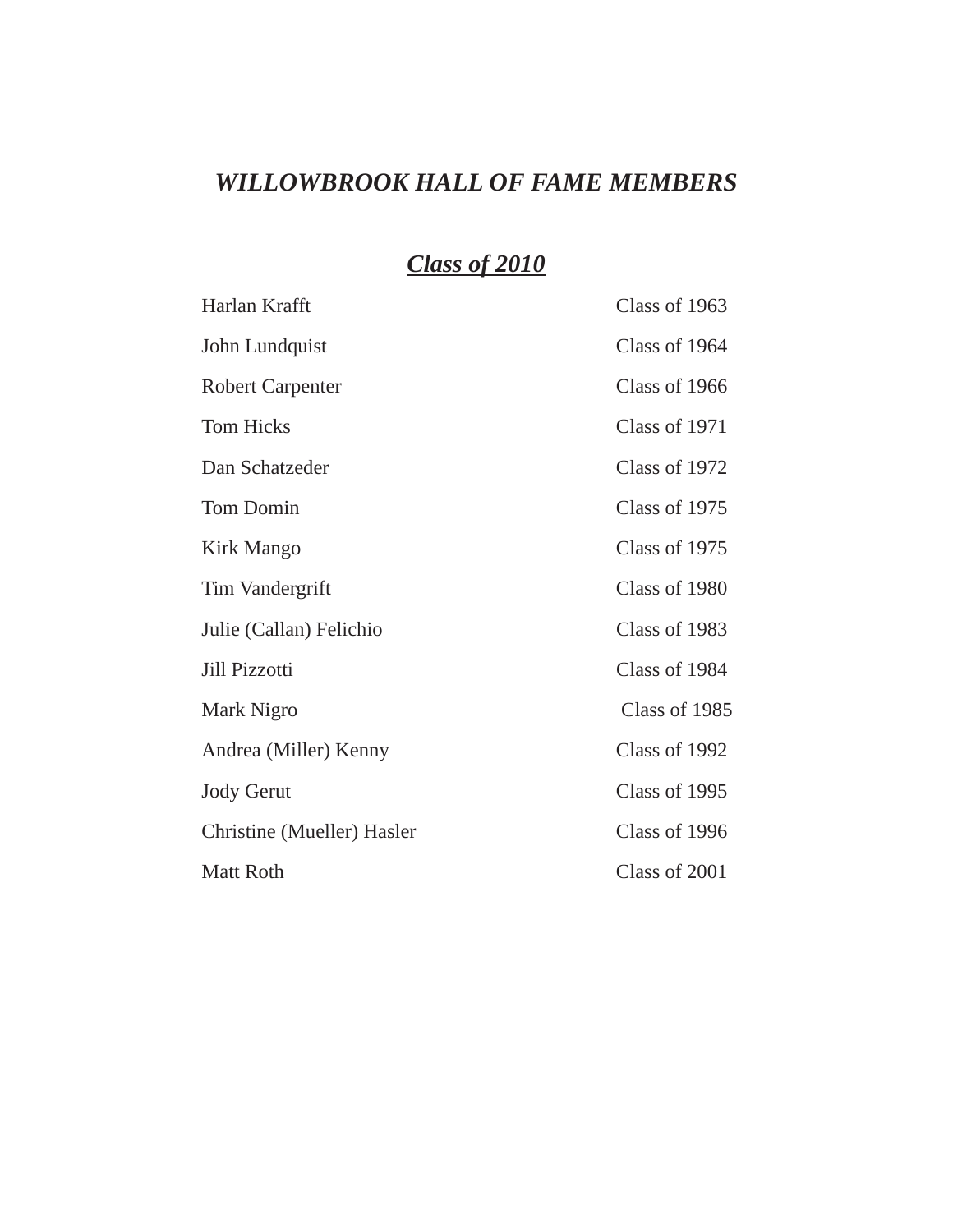## *WILLOWBROOK HALL OF FAME MEMBERS*

# *Class of 2011*

| Al Loew                    | Coach                              | 1959-2003     |
|----------------------------|------------------------------------|---------------|
| <b>Clint Evans</b>         | <b>Coach and Athletic Director</b> | 1965-2009     |
| Jim Tyree                  | Coach                              | 1965-1995     |
| <b>Chuck Tassio</b>        | Class of 1968/Coach                | 1990-2003     |
| Jean (Fitzpatrick) Waldron |                                    | Class of 1982 |
| Sheila (Roelle) Haarstad   |                                    | Class of 1987 |
| Rob Janata                 |                                    | Class of 1991 |
| Mike Behnke                |                                    | Class of 2002 |

## *Class of 2012*

| John A. Fischer | <b>Athletic Director</b> | 1959-1973     |
|-----------------|--------------------------|---------------|
| Neil Schmitt    |                          | Class of 1964 |
| Mike Rowland    |                          | Class of 1971 |
| Tom King        |                          | Class of 1992 |

## *Class of 2013*

| <b>Keith McCanless</b>                   | Class of 1965 |
|------------------------------------------|---------------|
| David Lichtenheld                        | Class of 1970 |
| Susan Jurkonis                           | Class of 1994 |
| <b>Aaron Burns</b>                       | Class of 2001 |
| Victor Lesch                             | Coach         |
| 1964 Boys State Champion Gymnastics Team |               |
|                                          |               |

## *Class of 2014*

| <b>Richard Scorza</b>                          | Class of 1966               |
|------------------------------------------------|-----------------------------|
| <b>Andy Preuss</b>                             | Class of 1975               |
| <b>Roy Sparks</b>                              | Class of 1982               |
| <b>Tim Daly</b>                                | Class of 2000               |
| <b>Tramell Smith</b>                           | Class of 2002               |
| <b>Chuck Rosetti</b>                           | <b>Head Wrestling Coach</b> |
| 1998 Girls Badminton Team IHSA State Champions |                             |
|                                                |                             |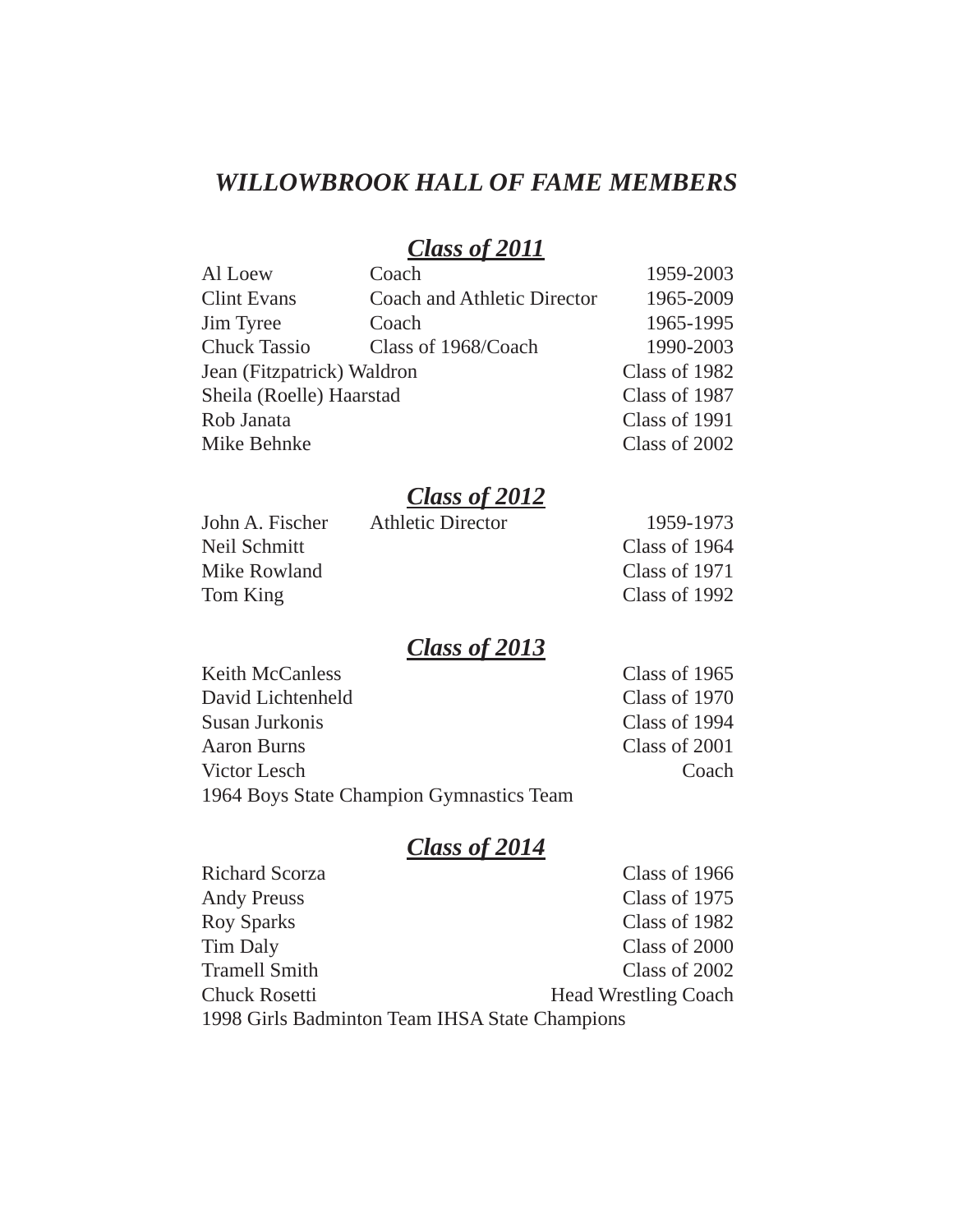## *WILLOWBROOK HALL OF FAME MEMBERS*

## *Class of 2015*

| <b>Bruce Kelsay</b>                            | Class of 1975 |
|------------------------------------------------|---------------|
| Erin Belling                                   | Class of 1994 |
| Jennifer Goebel Goldstein                      | Class of 2000 |
| Robert Scahill                                 | Class of 2005 |
| Colin Madison                                  | Class of 2007 |
| 1999 Girls Badminton Team IHSA State Champions |               |

## *Class of 2016*

| <b>Richard Busch</b>                   | Class of 1964 |
|----------------------------------------|---------------|
| Elizabeth Lustrup Lee                  | Class of 1985 |
| <b>Steve Chmelik</b>                   | Class of 1985 |
| Phil Aliano                            | Class of 1997 |
| Marshall Stoner Coach                  | 1967-1972     |
| 2003-2004 Pom Pon Team State Champions |               |

## *Class of 2017*

| Mike Battista                | Class of 1964                  |
|------------------------------|--------------------------------|
| Chris Kuntz                  | Class of 1976                  |
| Pete Kolzow                  | Class of 1993                  |
| Bryan Murphy, Jr.            | Class of 1998                  |
| John Hamann                  | Coach 1966-2000                |
| <b>Rich Rentner</b>          | <b>Outstanding Contributor</b> |
| 2004-2005 State Pom Pon Team |                                |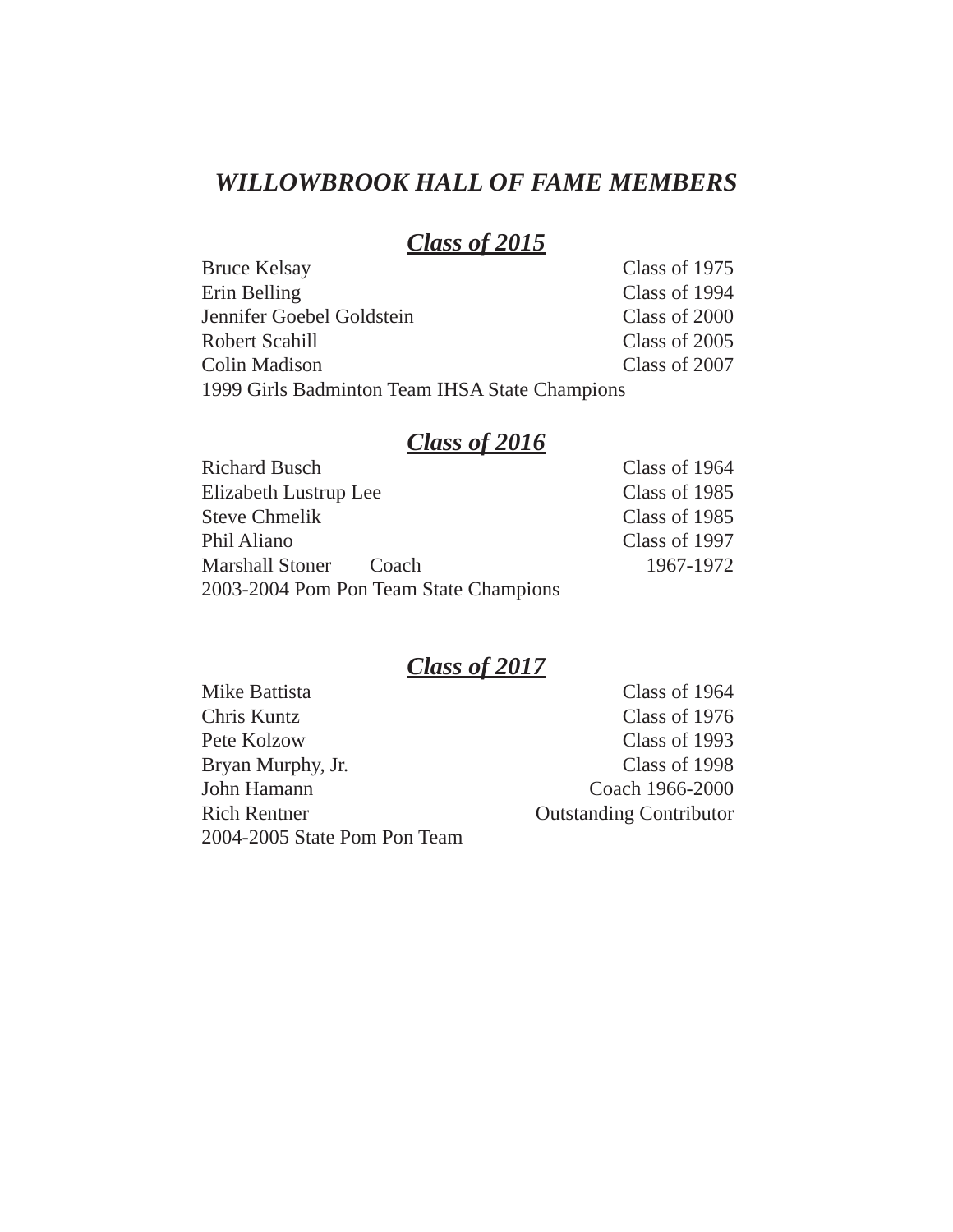## *Willowbrook High School Athletic Hall of Fame Class of 2018 Inductees*

## *Edward Leppert Class of 1962*

While at Willowbrook, Ed was a member of the Cross-Country, Track and Wrestling teams, where he was named to the Interim Leagues All-Star Mat Squad. MVP and Captain of Wrestling, qualifying for State in 1961 and 1962, placing 2nd in State his senior year. In 1962, Ed set the school record as a member of the Cross-Country Team.

#### *Craig Martin Class of 1977*

Cross-Country and Track & Field were Craig's sports as a Warrior, participating all four years on both teams and being named All-Conference on both teams. In addition, in Cross-Country, Craig was a Team State qualifier, an Individual State qualifier and Conference Champion his senior year. Craig also excelled on the Track team earning All-Conference awards in the 2 Mile, 880 Yard Dash, 1 Mile Relay, and 1 Mile Run. Conference Championships earned in the 880 Yard Dash and the1 Mile Relay, winning the All-District and All-State 1 Mile Run. As a Senior, Craig was named Track's MVP, All-Midwest 1 Mile Run Midwest Meet of Champions and All-American Senior Athlete. At Indiana University Craig was a member of two Big Ten Conference Championship Teams and a qualifier for the NCAA National Track Championship in the Distance Medley Relay.

## *Jennifer Jorgensen-Lackey Class of 1986*

Jennifer was a varsity member of Cross-Country, Indoor and Outdoor Track all four years at Willowbrook, earning letters in all of them where she was named Captain. Each of these sports awarded her All-Conference and All-Sectional honors and she qualified to compete at the State level, placing 8th in Outdoor Track. Among Willowbrook's prestigious awards, Jennifer received the Booster Club Female Athlete Award and Presidential Academic Female Athlete Award in both 1985 and 1986. Jennifer competed at the college level on Cross-Country and Track teams.

## *Nadine Wille-Whitmore Class of 1987*

Cross-Country and Track were Nadine's sports while at Willowbrook, where she earned 7 Varsity letters and was awarded All-Conference honors three of the four years in both Cross-Country and Track. Nadine earned All-Sectional awards three years in Track and qualified for State three times, placing 7th and 6th at the State level. She was named the Helen Carpenter Female MVP her senior year. Moving on to College, Nadine was a member of the women's Cross-Country and Track teams.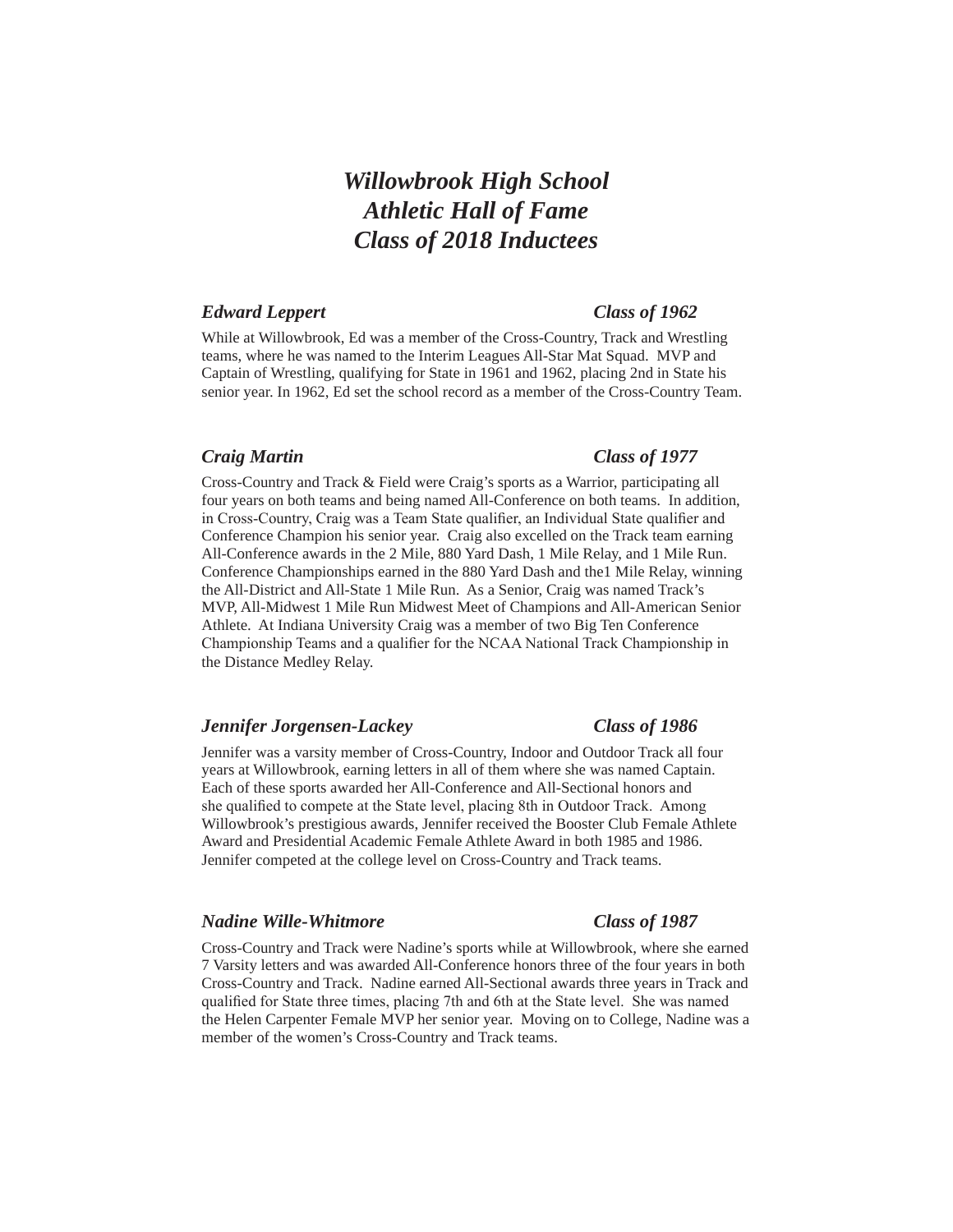#### *Margo Littlehale Coach 1980-2009*

Margo began her coaching career at Willowbrook as the Assistant Girls Track Coach in 1978, being named Head Coach in 1982 where she remained until 1988. During that time, Margo led numerous State Qualifiers, 5 All-State Athletes and 2 two-time All-State Athletes. In 1980, Margo took on the role of Assistant Cross-Country Coach, before there was a Girls program. In 1982 when the Willowbrook Girls Cross-Country program began, Margo was named Head Coach, where she remained until 2009, leading 8 Team Conference Championships, 156 Conference Dual Meet wins, 9 Individual Conference Champions, 8 Individual State Qualifiers and 1 Individual, two-time All-State Athlete. She was a member of the Illinois Track and Cross-Country Coaches Association from 1985 until 2009.

## *John Price Outstanding Contributor*

John has been a part of the Willowbrook Community since his children entered Willowbrook in the early 1980's. A teacher by trade, John has never stopped giving to Willowbrook by volunteering/working numerous athletic events, devoting countless hours and days, not only working but getting to know the students. For the last 21 years, he has volunteered/worked at Track meets, Badminton, Girls Basketball, Girls Volleyball and Girls Softball. He has been the Official Scorekeeper for Girls Basketball and Girls Softball. For the last 15 years, John has donated the Senior Shirts for Girls Volleyball, Basketball and Softball. In addition, he has been the Coordinator for the McDonald's/Subway Girls Basketball Classic for the last 5 years. John is a member of the Willowbrook Distinguished Alumni Organization and has received the DuPage High School District 88 Board of Education Meritorious Service Award.

#### *2005-2006 State Champion Pom Pon Team*

The 2005-2006 Pom Pon Team was led by Coach Melissa McGannon and Assistants Dana Whittaker and Sara Courington.

Members of the State Championship Team are:

- Jillian Domin Lindsay Guare Edwards Melanie Gitchell Kane Talyr Torrence Aubrey Mears Quast Amy LeMieux Desiree Fligelman Savo Jen Crawford
- Christa Kucik Melanie Camire Alison Wood Davitt Megan Enke Lauren Piper Lauren Gerdes Megan Behnke Millar Julia Bonatz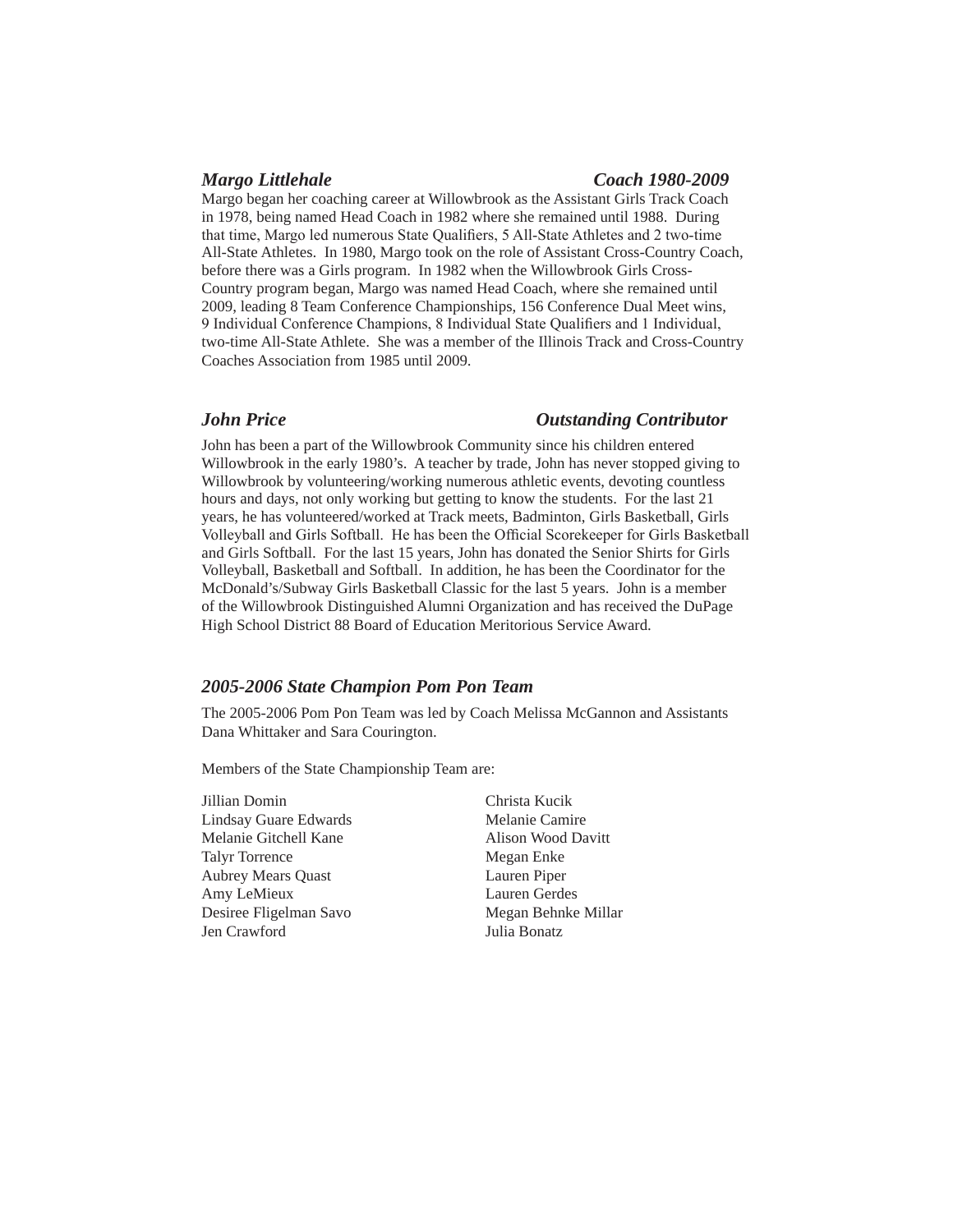# Class of 2019

William Biliskis Class of 1968 Robert Cortesi Class of 1969 Yolanda Lewis Marshall Class of 1997 Cherise Porter Class of 2012 Steve Congenie Class of 2012 Or v Wilkin Coach 1967-2001 Brendan McArdle Outstanding Contributor 19 9 8 - 19 9 9 Wrestling Team 2006 - 2007 St ate Ch am pion Pom Pon Team